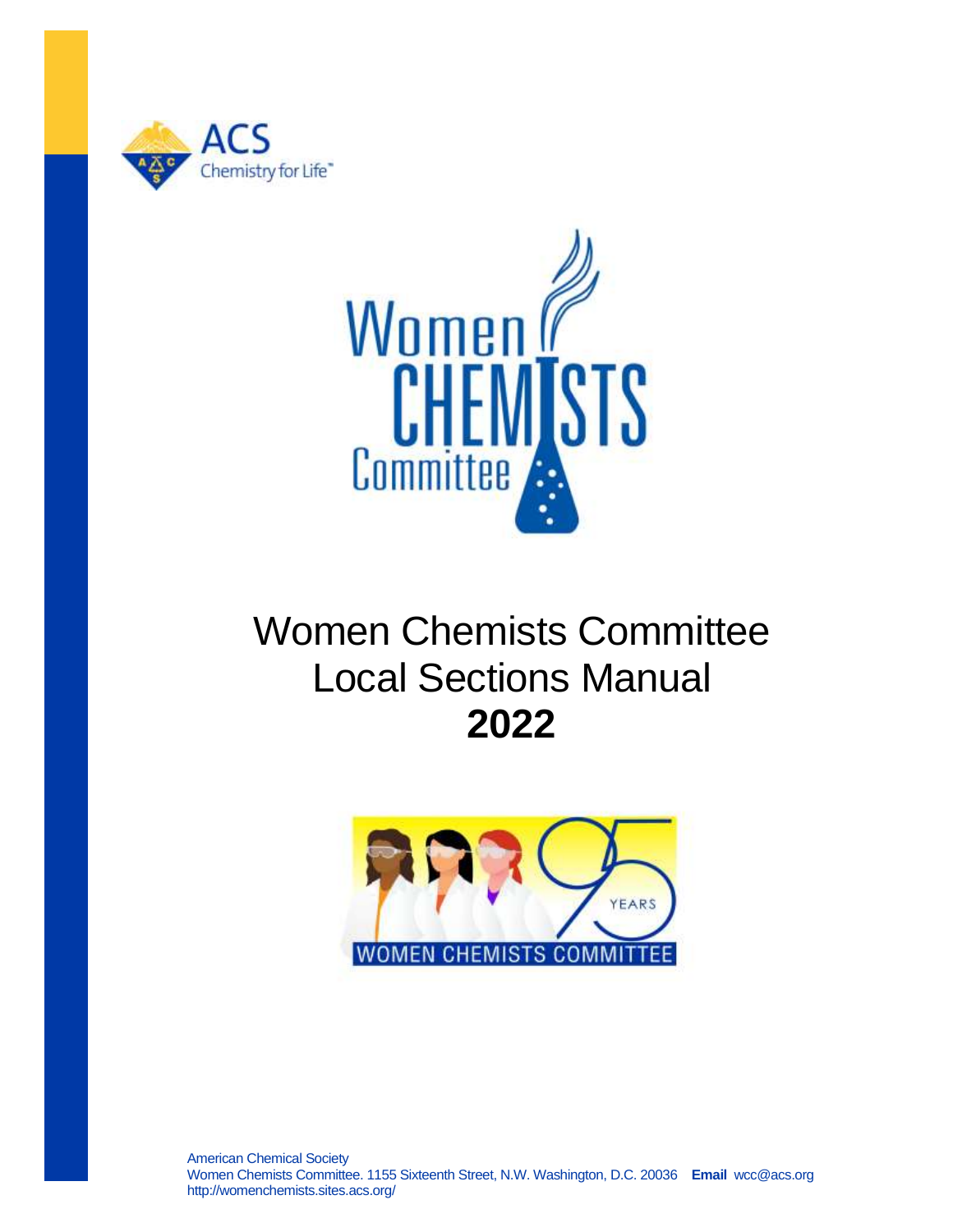# **Table of Contents**

- **I. CHARTER, VISION, MISSION, AND GOALS**
- **II. KEY CONTACTS**
- **III. STARTING A WCC LOCAL SECTION**
- **IV. SUGGESTIONS FOR WCC EVENTS**
- **V. MINI GRANT OPPORTUNITIES**
- **VI. AWARD OPPORTUNITIES**
- **VII. SAMPLE LOCAL WCC EVENTS WRITTEN FOR WCC CHEMLUMINARIES**
- **VIII. AWARD DEADLINES**
- **IX. NATIONAL WCC EVENTS**
- **X. 2022 REGIONAL MEETINGS SCHEDULE**
- **XI. WCC STANDING RULES EXAMPLE**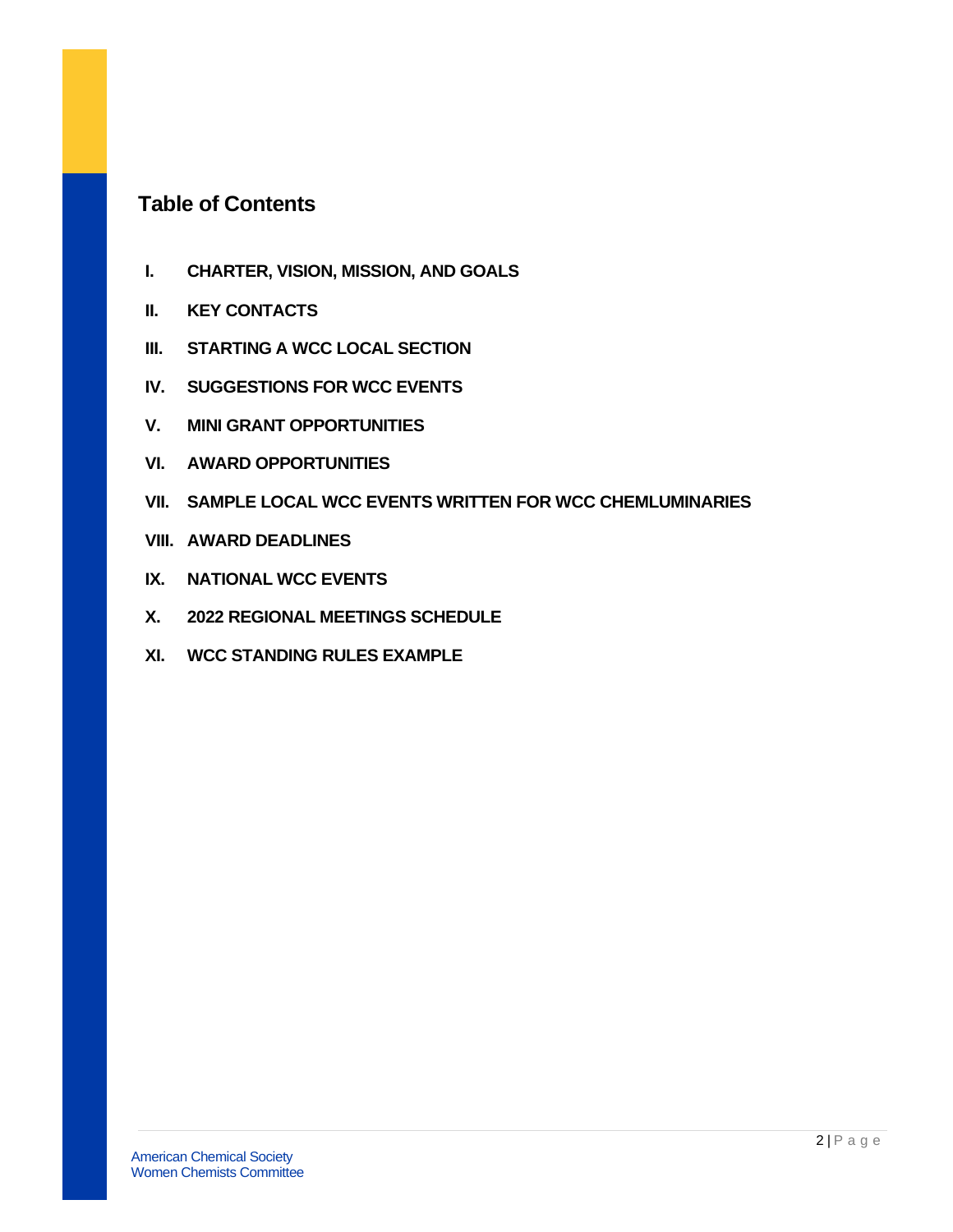

# **Welcome to the ACS Committee on Women Chemists (WCC)**

Welcome! Congratulations on expanding your network by developing a local WCC group. You are an important part of the WCC and the ACS. Through individual and group efforts, we can propel forward women in chemistry.

This manual provides a description of the WCC mission and goals, important contact information, ways to develop your local WCC group, and examples of events that other local WCC sections have done over the years. Feel free to make up your own events or modify ones that have been reported previously.

Make sure you follow the ACS WCC facebook page [\(https://www.facebook.com/acsnationalwcc\)](https://www.facebook.com/acsnationalwcc), our website [\(https://acswcc.org/\)](https://acswcc.org/), and our twitter handle [\(https://twitter.com/acswcc\)](https://twitter.com/acswcc) for additional information about events and information.

A special thanks to Indu Kheterpal, Semora Smith, and Despina Strong for their help in organizing this manual.

Please contact me or our ACS Staff Liaison, Semora Smith [\(s\\_smith@acs.org\)](mailto:s_smith@acs.org), if you have any questions, comments, or suggestions on how to improve this manual. I look forward to our upcoming year together!

any M. Balya

Amy M. Balija WCC Chair, 2022 [amy.balija@gmail.com](mailto:amy.balija@gmail.com)

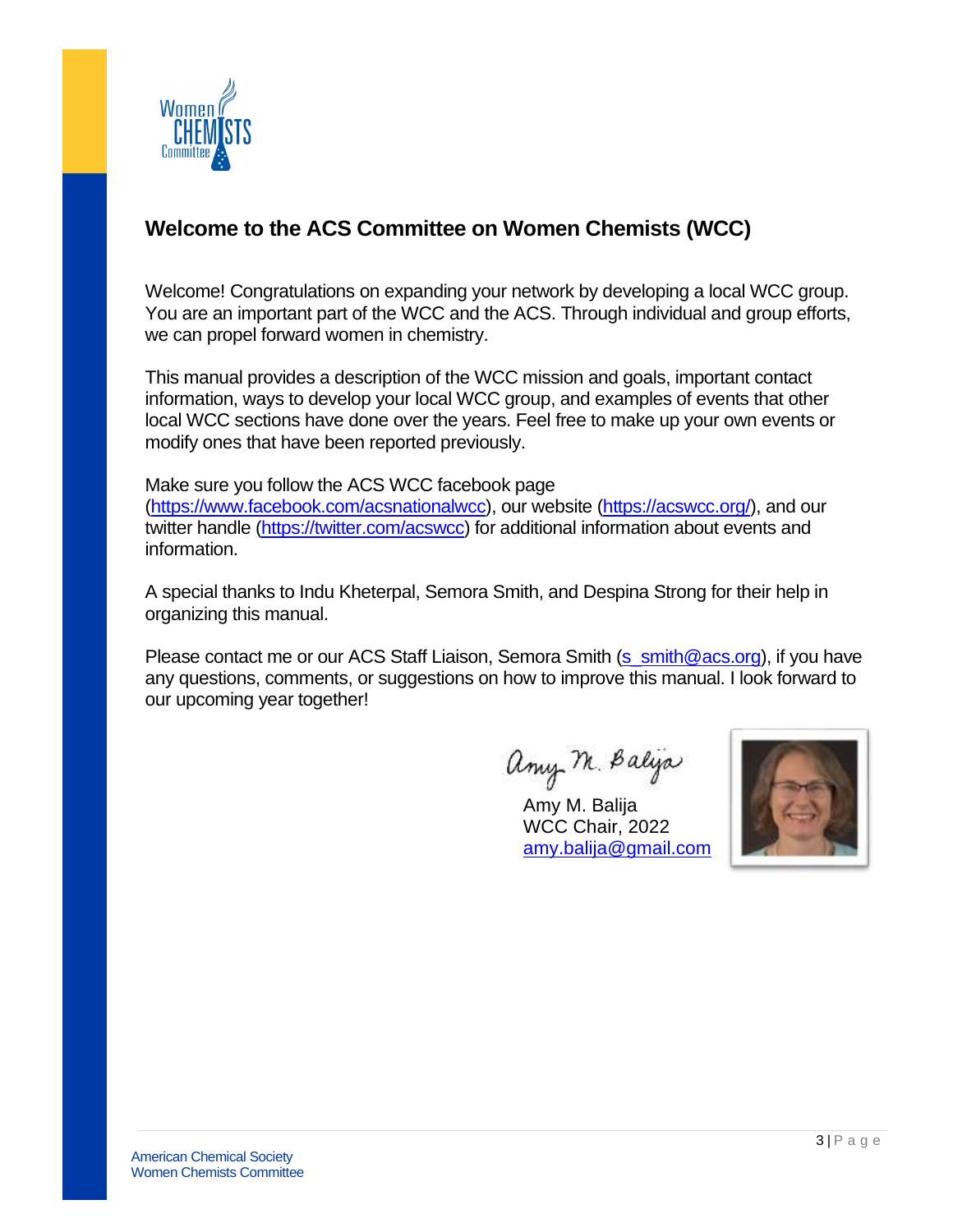# **I. CHARTER, VISION, MISSION, AND GOALS**

#### **Charter**

The Women Chemists Committee (WCC) Charter is set forth by the American Chemical Society (ACS) and is detailed in the ACS Governing Documents (Bulletin 5). It states …

The Women Chemists Committee of the American Chemical Society was established in 1927 as the Women's Service Committee to encourage women chemists to take an active interest in Society activities. The committee shall:

- a. Serve as a forum for women in chemistry and related professions.
- b. Develop recommendations regarding issues of interest to women chemists.
- c. Provide a means of increasing and improving participation of women in the chemical sciences and the society.
- d. Promote the recognition of women chemists.
- e. Inform the Council and other appropriate society bodies of the committee's activities.

## Vision

Empowering women throughout the chemical enterprise

#### Mission

Attract, retain, develop, promote, and advocate for women to positively impact diversity, equity and inclusion in the Society and the profession

#### **Goals**

- 1. Increase engagement and retention of women
- 2. Advocate and education within the Society on issues of importance to women
- 3. Enhance leadership and career development opportunities for women
- 4. Highlight contributions of women

## **II. KEY CONTACTS**

Webpage: <https://acswcc.org/>

2022 WCC Chair: Amy Balija [\(amy.balija@gmail.com\)](mailto:amy.balija@gmail.com) 2022 WCC Staff Liaison: Semora Smith [\(s\\_smith@acs.org\)](mailto:s_smith@acs.org) Facebook: <https://www.facebook.com/acsnationalwcc> Twitter: <https://twitter.com/acswcc>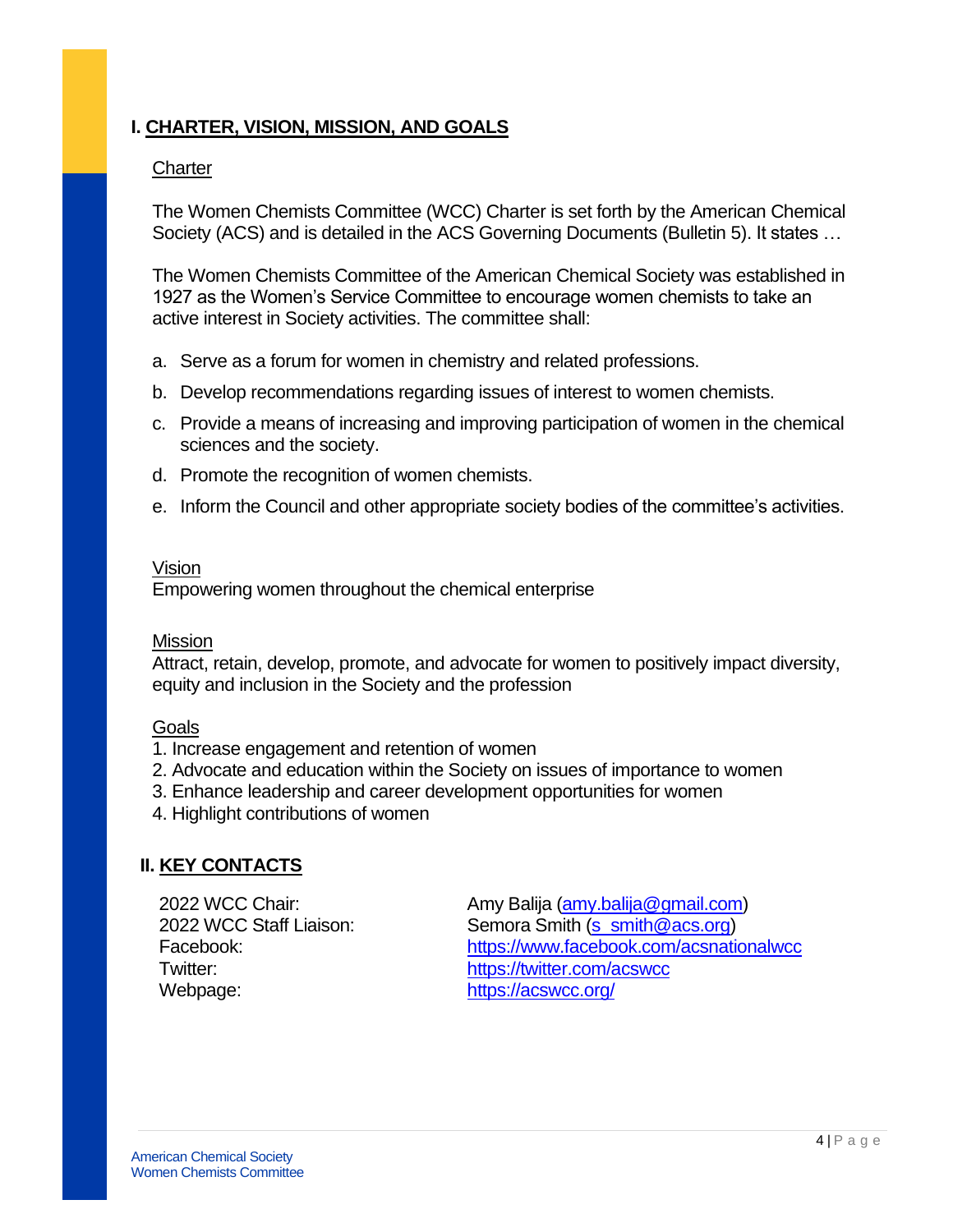# **III. STARTING A LOCAL WCC SECTION**

- 1. Identify members interested in having a local WCC section.
- 2. Compose a procedural manual to help manage the local WCC section. Some suggestions can be found in the Local WCC Section Bylaws Example document. At a minimum:
	- a. Elect a Chair by end of the year. The WCC Chair may need to be appointed officially by the Local Section Chair and Executive Committee (EC). This typically happens annually in January for most sections. If you start the committee mid-year, notify the LS Chair who will make the appointment. The Chair calls meetings and reports to the EC.
	- b. Assign other roles such as treasurer and secretary as needed.
	- c. Develop a mission, vision, and series of goals. Feel free to adopt the national WCC ones on page 4 of this manual.
	- d. Seek out new WCC committee members from the local section by placing an announcement in the forms of communication used by the local section.
	- e. Develop a succession plan.
	- 3. Have the Chair attend EC meetings to connect with the section leadership. Provide verbal reports to the EC if time allow and/or send brief email reports to the local section EC to keep them informed and engaged.
	- 4. Seek a budget from the EC through the annual budget process. Plan and estimate an amount and ask for a line-item funding. If needed, seek approval for additional funding in advance and or seek mini grants.
	- 5. Report your events to ACS through the Annual Report and nominate your event(s) for a WCC ChemLuminary Award.
	- 6. Network with the National WCC.
		- a. Follow National WCC social media pages for additional information regarding national events.
		- b. Support the national events by sharing them on your local section social media pages.
		- c. Attend WCC events at a national meeting.
	- 7. Contact the National WCC with any questions/concerns at [wcc@acs.org.](mailto:wcc@acs.org)

# **IV. SUGGESTIONS FOR WCC EVENTS**

For a new local section, start with one or two events in the first year. General examples of WCC events are found below. Once the WCC local section is established, consider organizing or co-organizing events with other local sections and at your regional meeting.

Representative WCC Events held by other local WCC sections can be found on page 12 of this manual.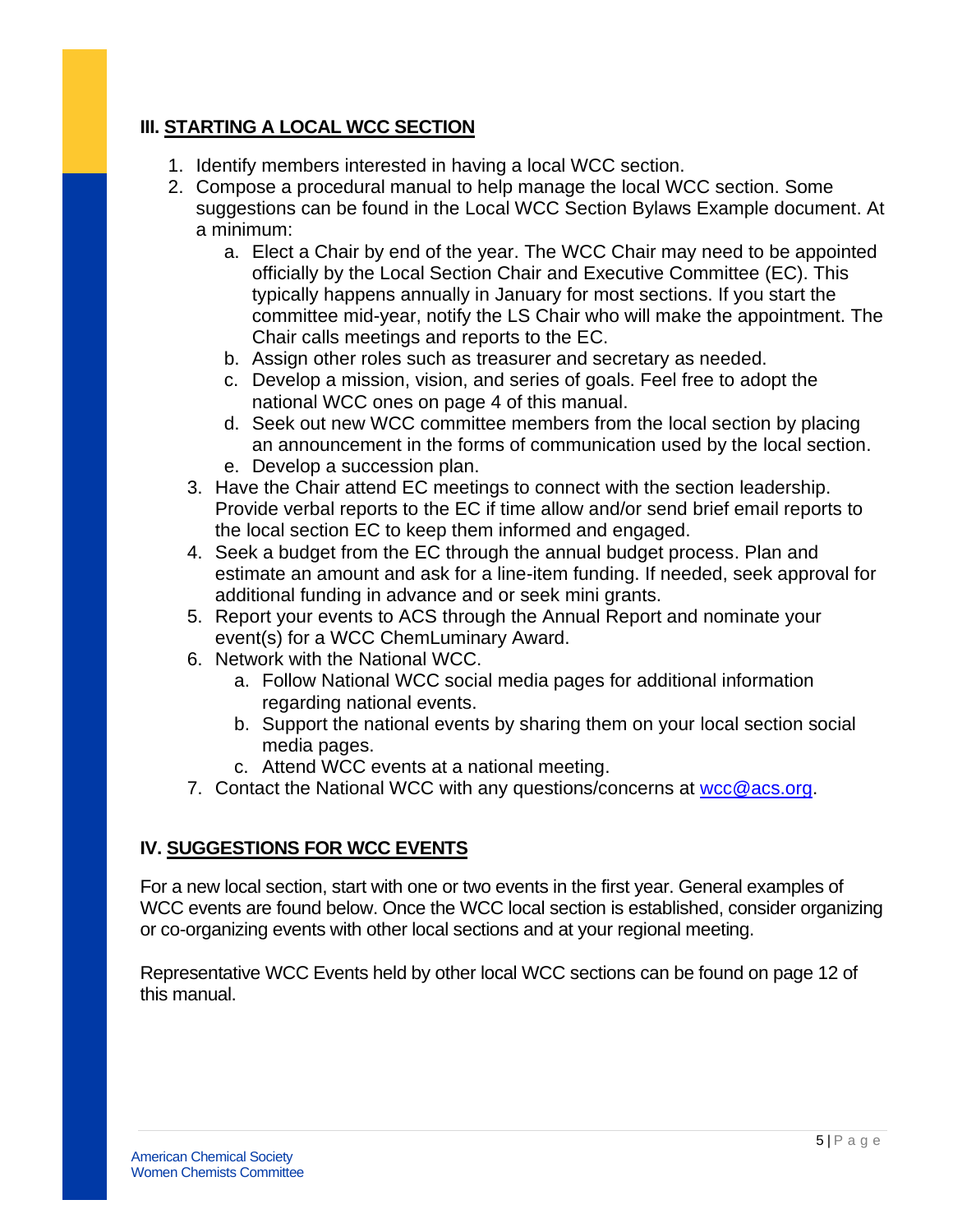Networking Event: A networking event provides an opportunity for individuals to interact with other people within their local section.

## Best Practices for Networking Event:

- 1. Create a theme surrounding the networking event (i.e., career advice, balancing worklife, chocolate tasting). The theme does not need to be related to chemistry but should be of interest to those that attend.
- 2. Recruit connectors who work to introduce those not actively participating with others. Connectors can encourage guests to mingle and mix. In a virtual setting, these connectors can be facilitators in break-out rooms.
- 3. Consider a networking exercise or "ice breaker" game to warm up the room.
- 4. Keep public speaking to a minimum.
- 5. Provide appetizers and drink options if hosting an in-person event.
- 6. Plan the event several weeks in advance and advertise. Consider email and social media reminders before the event. Share event information with other neighboring WCC committees. Create attractive flyers with photos.

Presentations: A presentation at an event can feature technical talks (on a particular technical theme, leaders of the future, memorial symposia, feature a national award winner from your local area or region, etc) or career related talks (balancing career and family, tips for career success, etc). Audiences appreciate all types of talks. In general, luncheon and dinner speakers should stick to nontechnical talks.

*Don't hesitate to ask someone to speak, or to recommend potential speakers. Most of us love to be asked to speak! Many women are flattered that their story may be of interest to others. In fact, the stories of successful women chemists who have faced the work/life/family balance are especially educational for students and younger chemists.*

## Best Practices for Presentations:

- 1. Confirm the time and location with the speaker(s). If the event is virtual, provide information of how the speaker(s) can attend.
- 2. If hosting an in-person event, tell the speaker(s) what AV equipment will be available. Familiarize yourself with it before the event.
- 3. Ask speaker(s) for a biographical sketch. Consider writing introductions if you aren't comfortable doing them from memory.
- 4. If hosting an in-person event, check out the room in advance. Is everything there? If you have a panel discussion, is the room set up appropriately? Does the AV equipment project properly on the screen?
- 5. If you have asked dignitaries to make opening remarks or introduce a speaker, determine if you need to write something for them.
- 6. Plan the event several weeks in advance and advertise. Consider email and social media reminders before the event. Share event information with other neighboring WCC committees. Create attractive flyers with photos.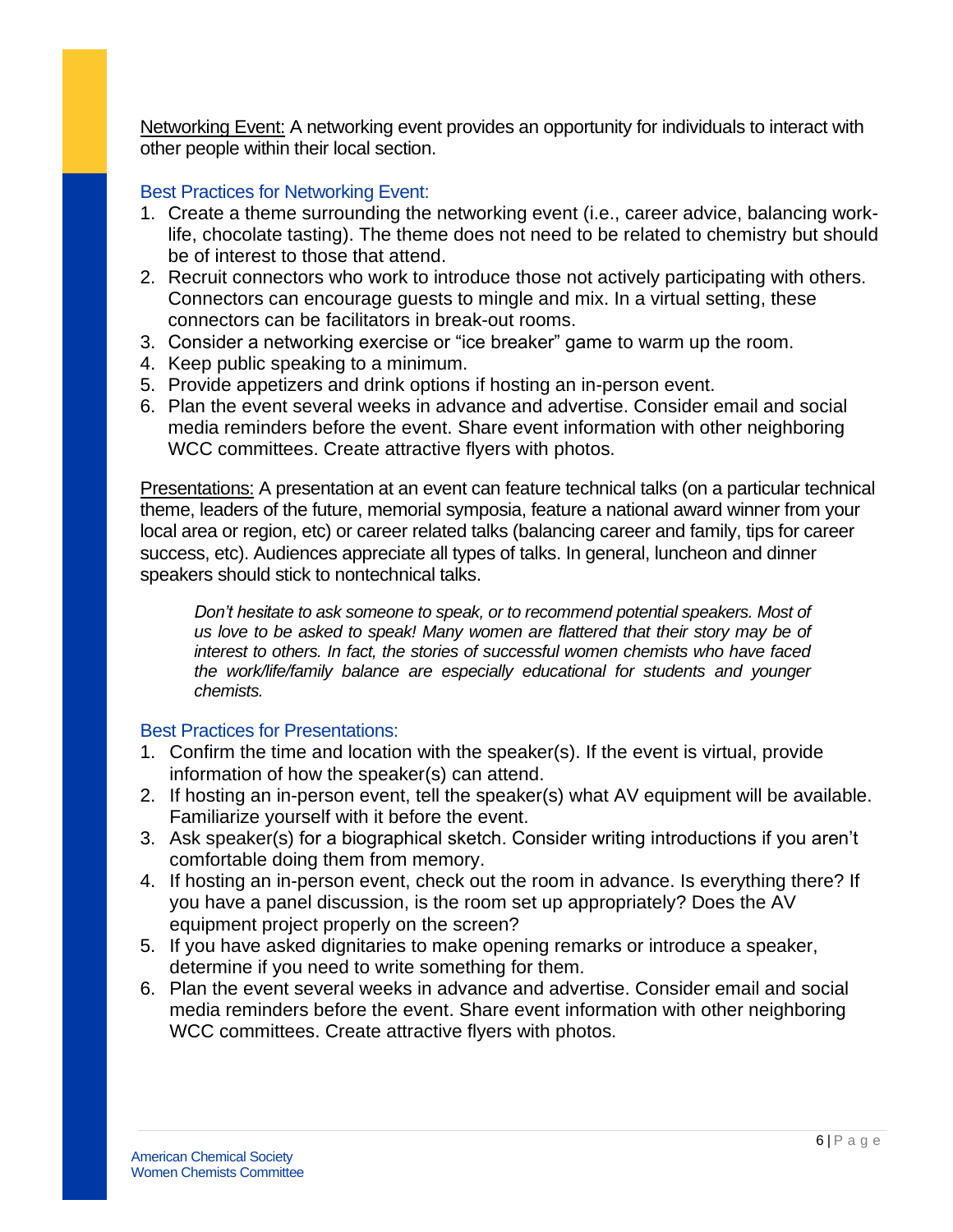Breakfast/Lunch/Dinner Event: If you are planning a breakfast/lunch/dinner event, consider using a different venue than a hotel. Local colleges, high schools, science museums or sites of interest may provide a unique venue.

## Best Practices for Breakfast/Lunch/Dinner Event:

- 1. Prepare written introductions for luncheon or dinner speakers. Ask them to provide a biographical sketch (or use Google). You may be more comfortable reading the introduction.
- 2. Provide a small thank you gift for your luncheon or dinner speaker. This could be something special from your region.
- 3. Consider who will sit at the head table. Will you ask any ACS dignitaries to sit there? Most will be happy to have you ask them to sit someplace special. They enjoy unassigned seating, too, since it gives them the chance to talk with attendees they might not meet otherwise.
- 4. Consider a printed program for your luncheon or dinner. This will list the activities as well as the speaker's biography. It also provides a chance to thank sponsors.
- 5. For the luncheon or dinner, work with your event coordinator to determine number of seats, meal selections, AV equipment, etc.
- 6. Plan the event several weeks in advance and advertise. Consider email and social media reminders before the event. Share event information with other neighboring WCC committees. Create attractive flyers with photos.

## **V. MINI-GRANT OPPORTUNITIES**

## **95th Anniversary Celebration of the WCC**

Funding Agency: WCC

The ACS Women Chemists Committee invites you to be part of its "95th Anniversary Celebration of the WCC" by hosting an event to commemorate this special occasion and the work of women chemists around the world. To help with the event, WCC is offering a limited number of grants (up to \$100) for any local section, student chapter, or international chapter that wish to host an event.

Grant Requirements:

- 1. The event must follow the WCC mission to "attract, retain, develop, promote, and advocate for women to positively impact diversity, equity, and inclusion in the Society and the profession."
- 2. The event must have at least 10 participants.
- 3. The following documents must be uploaded here: <https://fs7.formsite.com/acsdiversity/WCCLSGrant/index.html>
- 4. An electronic copy of your invitation/announcement.
- 5. A screen shot of your Twitter and/or Facebook post using the hashtags #WCC95, #ACSWCC
- 6. An electronic copy of the receipts from the event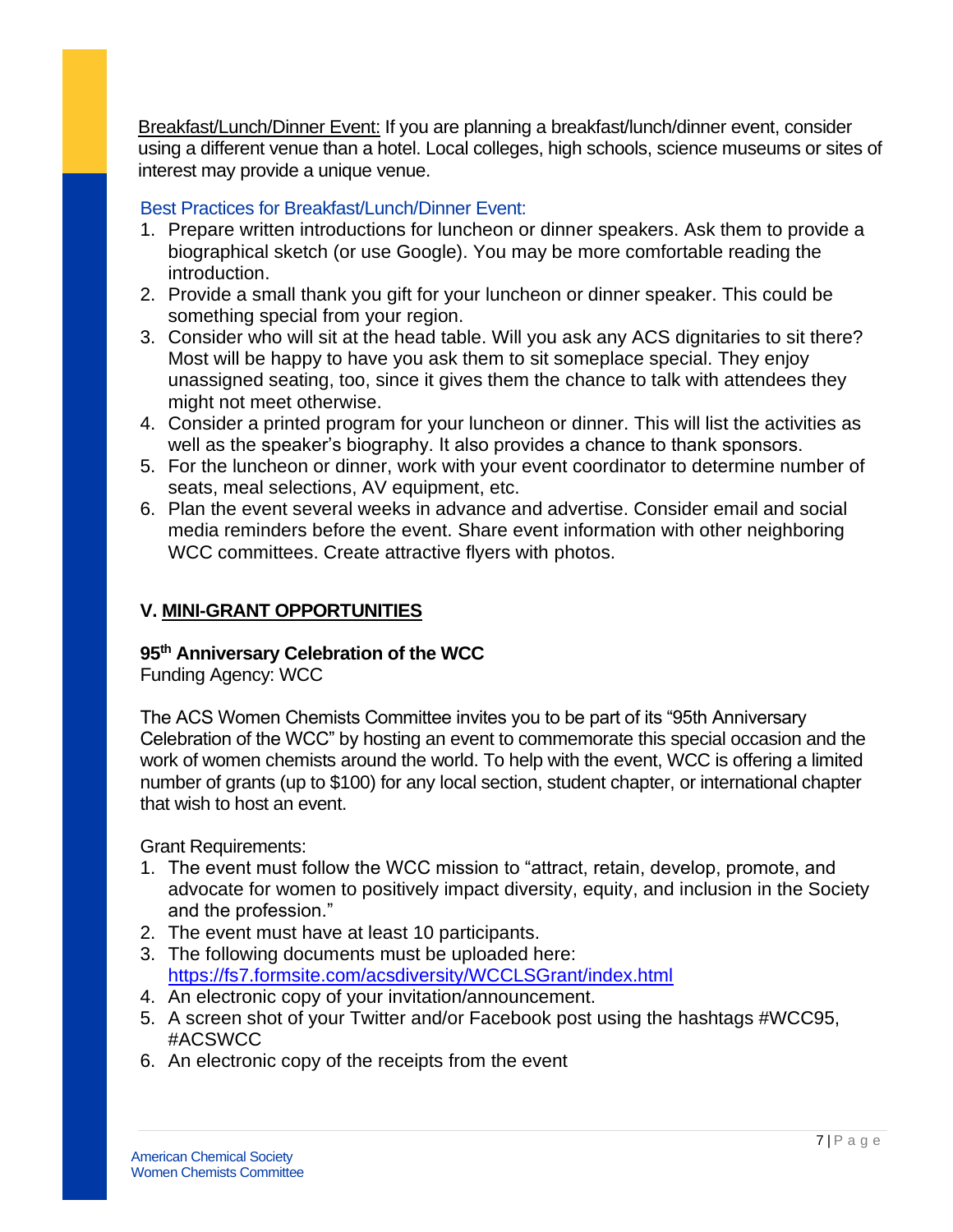7. All events must be held by November 1, 2022, so apply for your grant soon.

Grant funds will be awarded on a first-come, first-serve basis upon the approval of the National WCC. Apply at:<https://fs7.formsite.com/acsdiversity/WCC-breakfast-reimbursem/index.html>

#### **Local Section Innovative Project Grant**

Funding Agency: ACS Committee on Local Section Activities (LSAC)

Proposed innovative projects must:

- 1. Be new to the applying local section
- 2. Stimulate local section member involvement, and
- 3. Be pilot projects for a continuing section activity or else take advantage of a unique upcoming opportunity for the local section.

Projects that support interaction with other ACS local sections, ACS divisions, ACS committees, other professional associations, or community groups are especially encouraged, as are programs that foster inclusiveness and participation of diverse section membership or segments of the general public.

Apply at: [https://www.acs.org/content/acs/en/funding/grants/local-section-innovative-project](https://www.acs.org/content/acs/en/funding/grants/local-section-innovative-project-grant.html)[grant.html](https://www.acs.org/content/acs/en/funding/grants/local-section-innovative-project-grant.html)

#### **Corporation Association Seed Grant**

Funding Agency: ACS Committee on Corporation Associates

The ACS Committee on Corporation Associates considers requests for seed grants that further CA's role in areas agreed upon by the Committee. Funding guidelines for each applicant are generally up to \$5,000 per calendar year.

CA suggests the following areas for consideration:

- Education in the field of chemical sciences
- Education of the public regarding the chemical industry
- Enhancement of professionalism or safety in chemistry

Apply at: [https://www.acs.org/content/acs/en/funding/grants/corporation-associates-seed](https://www.acs.org/content/acs/en/funding/grants/corporation-associates-seed-grant.html)[grant.html](https://www.acs.org/content/acs/en/funding/grants/corporation-associates-seed-grant.html)

#### **Local Section Diversity, Equity, Inclusion, and Respect (DEIR) Grant**

Funding Agency: ACS Committee on Local Section Activities

To provide up to \$3,000 to local sections for embracing and advancing inclusion and equity across ACS and in their communities.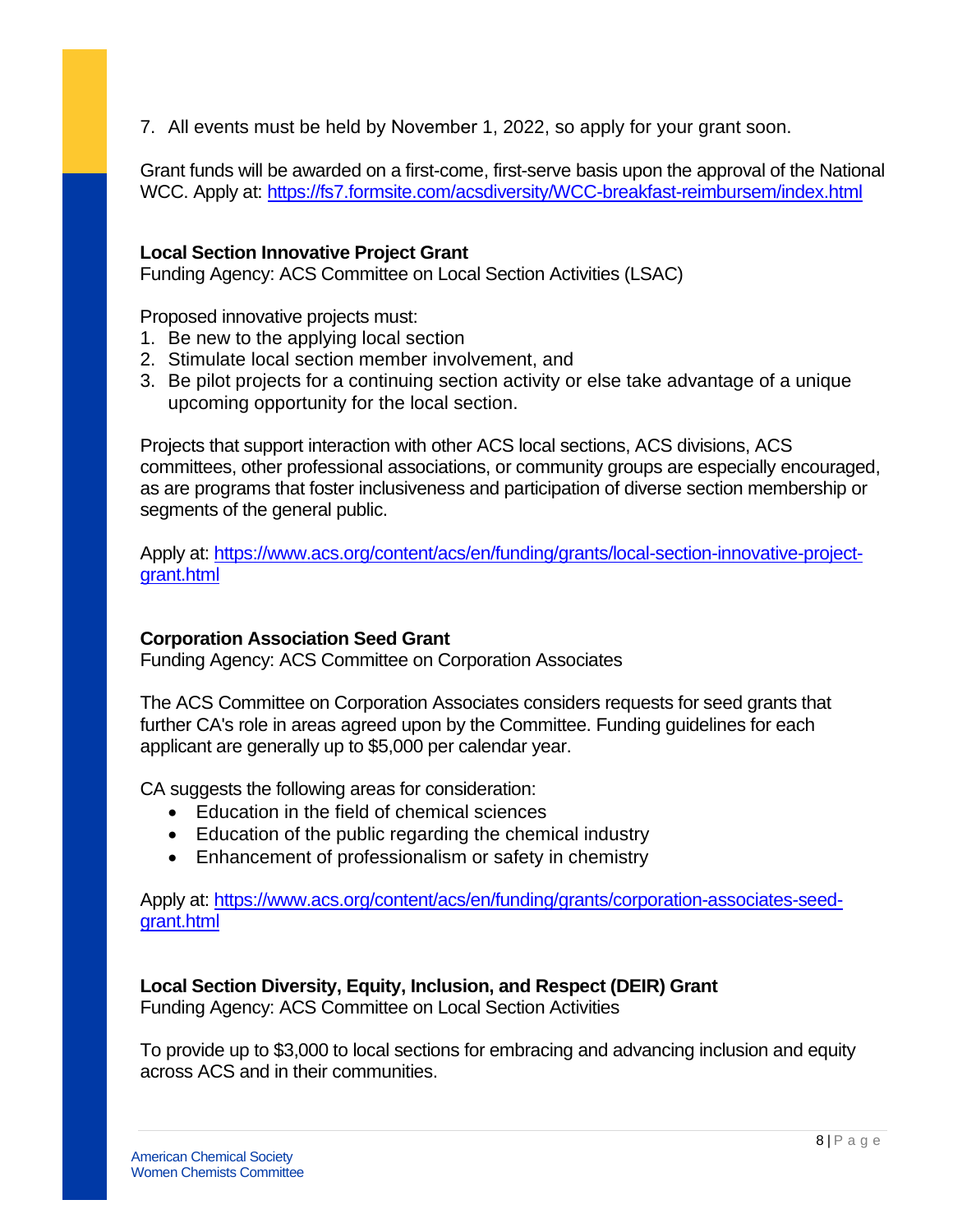The ACS Committee on Local Section Activities (LSAC) encourages applications for DEIR projects and programs that:

- 1. Support interaction with other ACS local sections, ACS divisions, ACS committees, other professional associations, or community groups
- 2. Foster inclusiveness and participation within your local section
- 3. Naturally, your local section's interpretation of how to approach the topic may be very different, and LSAC looks forward to a wide array of grant proposals.

Apply at: [https://www.acs.org/content/acs/en/funding/grants/local-section-diversity-equity](https://www.acs.org/content/acs/en/funding/grants/local-section-diversity-equity-inclusion-respect-grant.html)[inclusion-respect-grant.html](https://www.acs.org/content/acs/en/funding/grants/local-section-diversity-equity-inclusion-respect-grant.html)

## **Science Café Mini-Grant**

Funding Agency: ACS Committee on Local Section Activities

The ACS Committee on Local Section Activities provides \$500 mini-grants to local sections that wish to host 2022 Science Cafés in their communities. Interested local sections should submit a mini-grant application by October 15, 2022.

By hosting a Science Café, you can help promote scientific literacy within your local community and invigorate your local section about questions of the day with a scientific underpinning.

Apply at:<https://www.acs.org/content/acs/en/funding/grants/science-cafe-mini-grant.html>

## **VI. AWARD OPPORTUNITIES**

## **Priscilla Carney Jones Scholarship: Female Undergraduate Majors in Chemistry or Related Disciplines**

The Priscilla Carney Jones Scholarship was established by Paul R. Jones, in memory of his wife, to provide scholarships for female undergraduate majors in chemistry or related disciplines who are beginning their junior or senior years of study. Priscilla Carney Jones wished to have this scholarship established because of the difficulties she faced as a female chemist early in her career.

## Application Deadline:

May 1st

## Application Materials:

- 1. Rising junior or senior female undergraduate student
- 2. Enrolled full-time at an accredited college or university
- 3. Major in chemistry or chemistry-related science
- 4. Students in pre-med programs who intend to go to medical school are not eligible for this scholarship.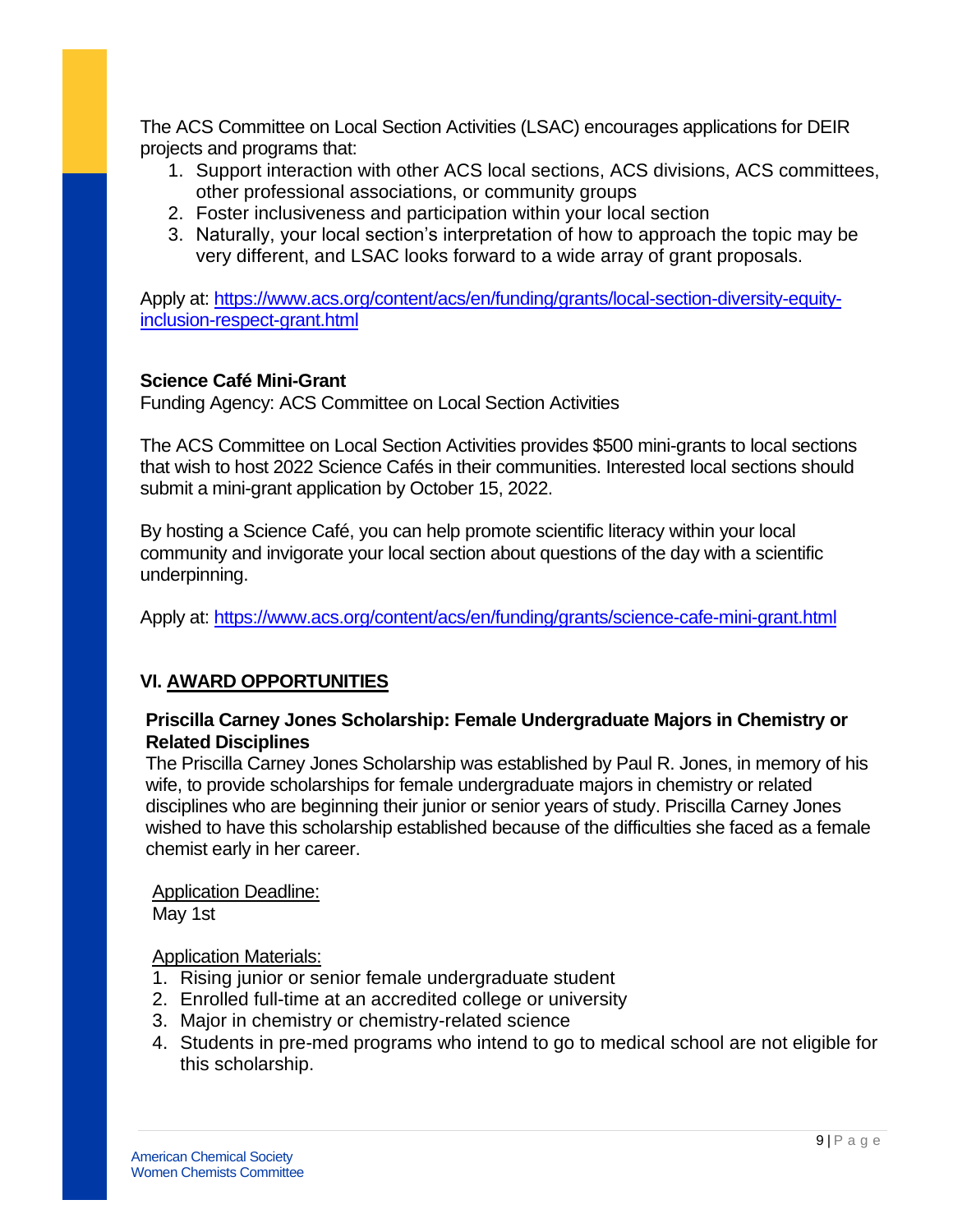- 5. Completed research or plan to conduct research during undergraduate years
- 6. Minimum overall GPA of 3.25
- 7. US citizen or permanent resident
- 8. Able to demonstrate evidence of financial need

#### Apply at:

[https://www.acs.org/content/acs/en/funding/scholarships-fellowships/priscilla-carney-jones](https://www.acs.org/content/acs/en/funding/scholarships-fellowships/priscilla-carney-jones-scholarship.html)[scholarship.html](https://www.acs.org/content/acs/en/funding/scholarships-fellowships/priscilla-carney-jones-scholarship.html)

## **Overcoming Challenges Award**

The Overcoming Challenges Award recognizes a female undergraduate for her efforts in overcoming hardship to achieve success in chemistry. The awardee receives a monetary prize of \$250 and up to \$1,500 for travel expenses to attend the ACS Fall National Meeting. The awardee is presented with a plaque and recognized at the WCC Luncheon at the fall meeting.

#### Application Deadline:

April 1st

#### Application Materials:

- 1. Applicant must be a female undergraduate currently enrolled in a two-year chemistryrelated program or pursuing a major or minor in a four-year chemistry program at a school that does not grant doctorates in chemistry. Applicant must have completed one semester of college-level chemistry.
- 2. Applicant must demonstrate that she has overcome hardships (economic, personal, or academic) in pursuit of her education.
- 3. Applicants are reviewed on: (1) Improvement; (2) Initiative; (3) Successes; and (4) Grades from the previous two semesters (not cumulative grade point average)

#### Apply at:

[https://www.acs.org/content/acs/en/funding/awards/women-chemists-overcoming-challenges](https://www.acs.org/content/acs/en/funding/awards/women-chemists-overcoming-challenges-award.html)[award.html](https://www.acs.org/content/acs/en/funding/awards/women-chemists-overcoming-challenges-award.html)

## **WCC Merck Research Award: Funding for Individuals in 3rd and 4th Year of Graduate School**

The Merck Award recognizes eight individuals\* who present their research at an awards symposium held during the Fall ACS national meeting. Awardees receive a \$1,500 stipend to cover Fall ACS national meeting expenses. They present their research at a WCC/Merck halfday symposium and be recognized at the Awards Symposium Luncheon and the WCC Luncheon.

\*This includes female-identified individuals and persons assigned female at birth (AFAB). For more information regarding the gender inclusive language used here, see these Gender [Inclusive Language Tips and Tools.](https://writingcenter.unc.edu/tips-and-tools/gender-inclusive-language/)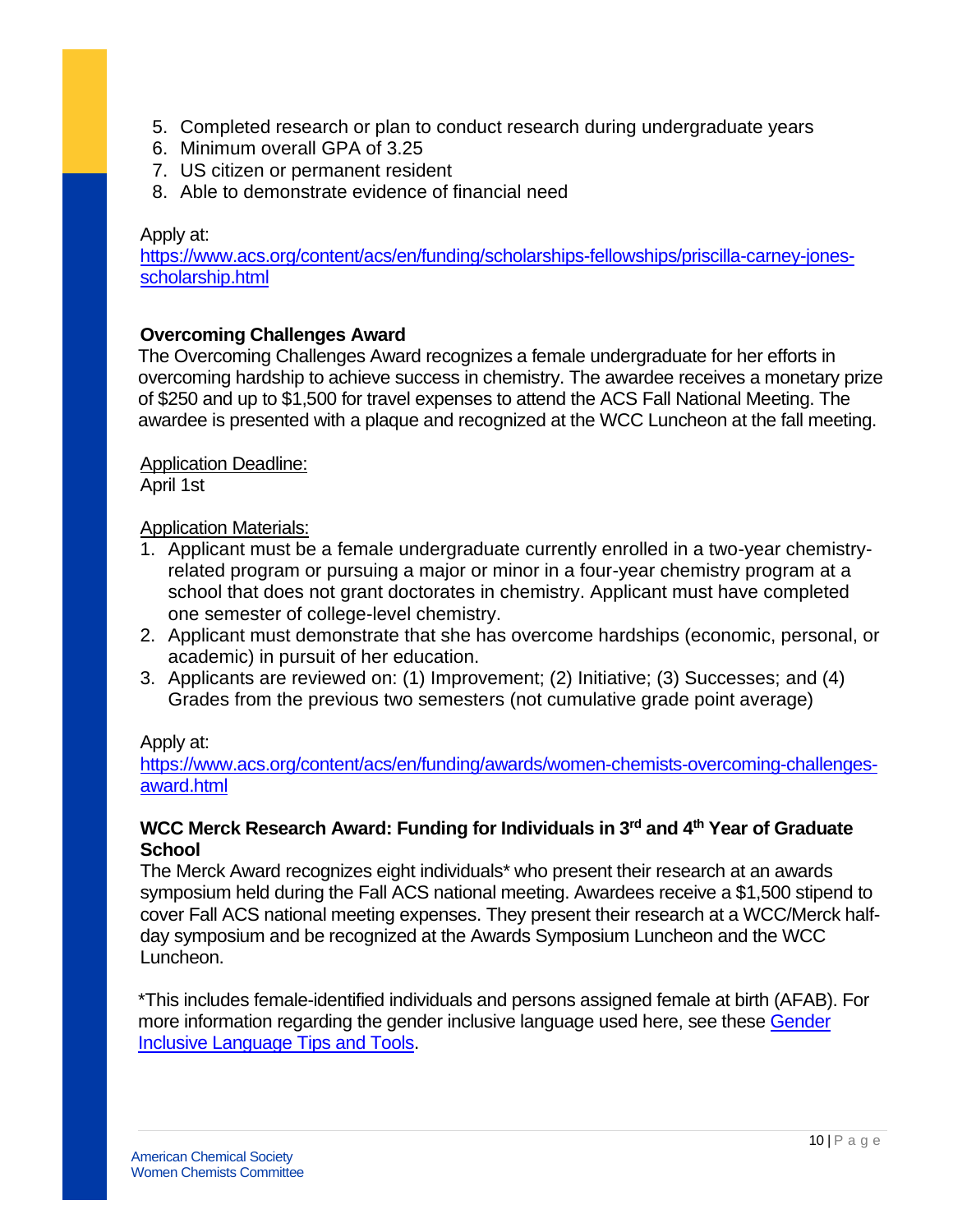Eligibility: Individuals in their 3rd & 4th year of graduate school with a research focus in one or more of the following - Organic, Medicinal, Analytical, Chemical Biology, Computational or Structural Chemistry and related disciplines. Open to US citizens (studying anywhere) and non-U.S. citizens attending a graduate program in the U.S. or Canada.

Application Deadline: December 1st

Application Materials:

- 1. A resume or C.V. (include permanent address).
- 2. A brief cover letter detailing how this award will impact your career in science
- 3. Proposed abstract submission for the WCC/Merck Research Award Symposium
- 4. A letter from your research advisor commenting on your technical ability and potential, as well as confirming your participation in the ACS national meeting at which you are making your presentation

#### Apply at:

[https://www.acs.org/content/acs/en/funding/awards/women-chemists-merck-research](https://www.acs.org/content/acs/en/funding/awards/women-chemists-merck-research-award.html)[award.html](https://www.acs.org/content/acs/en/funding/awards/women-chemists-merck-research-award.html)

## **Rising Star Award: Funding for Mid-Level Women Scientists**

The WCC Rising Star Award recognizes up to ten outstanding women scientists approaching mid-level careers who have demonstrated outstanding promise for contributions to their respective fields. The award is open to all individual\* ACS members in chemistry and chemical engineering working in academic, industrial, government, non-profit or other employment sectors. Appropriate candidates will typically be no more than 15 years from receipt of their terminal scientific degree and have demonstrated outstanding promise for contributions to their respective fields. Applicants can either be self-nominated or be nominated by another individual for this award. The nominator does not need to be an ACS member.

\*This includes female-identified individuals and persons assigned female at birth (AFAB). For more information regarding the gender inclusive language used here, see these Gender [Inclusive Language Tips and Tools.](https://writingcenter.unc.edu/tips-and-tools/gender-inclusive-language/)

Awardees present contributions at a WCC-sponsored symposium at the spring ACS national meeting. A \$1,000 stipend to cover spring national meeting travel expenses and awardees are recognized at the WCC 'Just Cocktails' reception and at the WCC Luncheon.

Application Deadline: June 15<sup>th</sup>

Application Materials: 1. Nominee's resume or Curriculum Vitae (C.V.)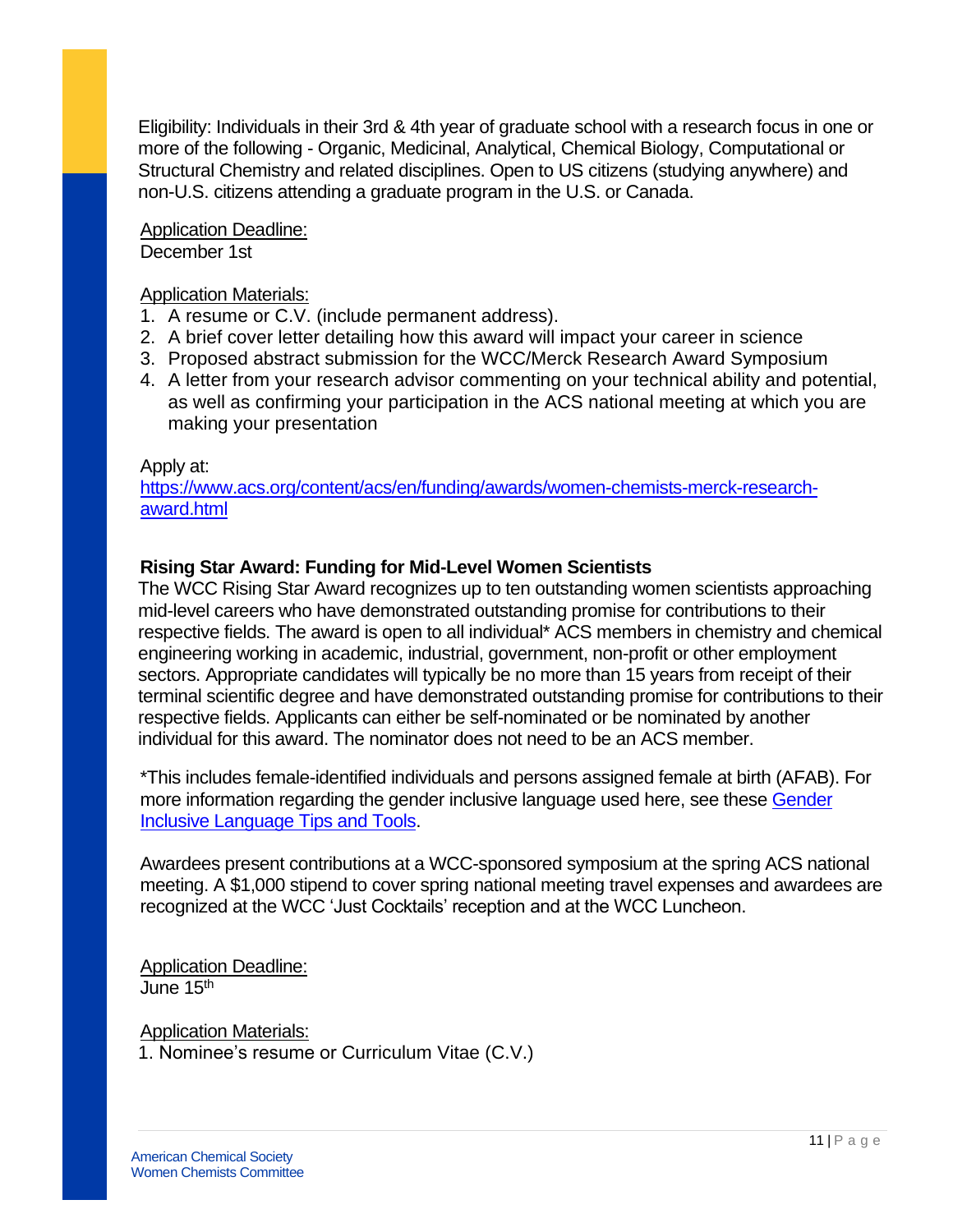- 2. Primary nominator letter in support of nomination. Letter should not exceed 800 words (maximum of 2 pages), with no less than 11pt font.
- 3. A second nominator letter in support of nomination is optional but recommended. The letter should not exceed 800 words (maximum of 2 pages), with no less than 11pt font.

Apply at: [https://www.acs.org/content/acs/en/funding/awards/women-chemists-rising-star](https://www.acs.org/content/acs/en/funding/awards/women-chemists-rising-star-award.html)[award.html](https://www.acs.org/content/acs/en/funding/awards/women-chemists-rising-star-award.html)

## **WCC ChemLuminary Award: Award to WCC Local Sections**

The ACS ChemLuminary Awards recognize volunteer participants in ACS Local Sections and Divisions whose efforts have helped to achieve excellence. The WCC sponsors one award for local sections each year to be presented at the ChemLuminary ceremony during the ACS Fall National Meeting.

**Application Deadline:** February 15<sup>th</sup>

Application Materials:

- Best Overall WCC Local Section (Odd Year Events): Best overall WCC local section events, activities, and dedication to the mission of being leaders in attracting, developing, promoting, and advocating for women in the chemical sciences in order to positively impact society and the profession.
- Outstanding Women Chemists Local Section Event (Even Year Events): This award recognizes events that are focused on the advancement and/or promotion of Women in the Chemical Enterprise.

Apply at:<https://www.acs.org/content/acs/en/funding/awards/chemluminary.html>

# **VII. SAMPLE LOCAL WCC EVENTS WRITTEN FOR WCC CHEMLUMINARIES**

Kentucky Local Section: "The Perks of Being (a Woman) in Chemistry"

A slide show was presented during dinner that contained pictures and personal stories about women who had inspired people within our section. This included several stories of women who challenged our assumptions about what a career in chemistry had to look like, and of passionate women who had mentored, encouraged, or inspired members to grow professionally and personally.

Then, our speaker gave an inspiring talk on "The Perks of Being (a Woman) in Chemistry," which included a frank discussion on challenges faced by women while obtaining a chemistry education and employment. The speaker addressed several questions about her experience in navigating the chemistry field and challenges she faced that were not faced by her male colleagues. We talked about how more than one section member knew of chemistry buildings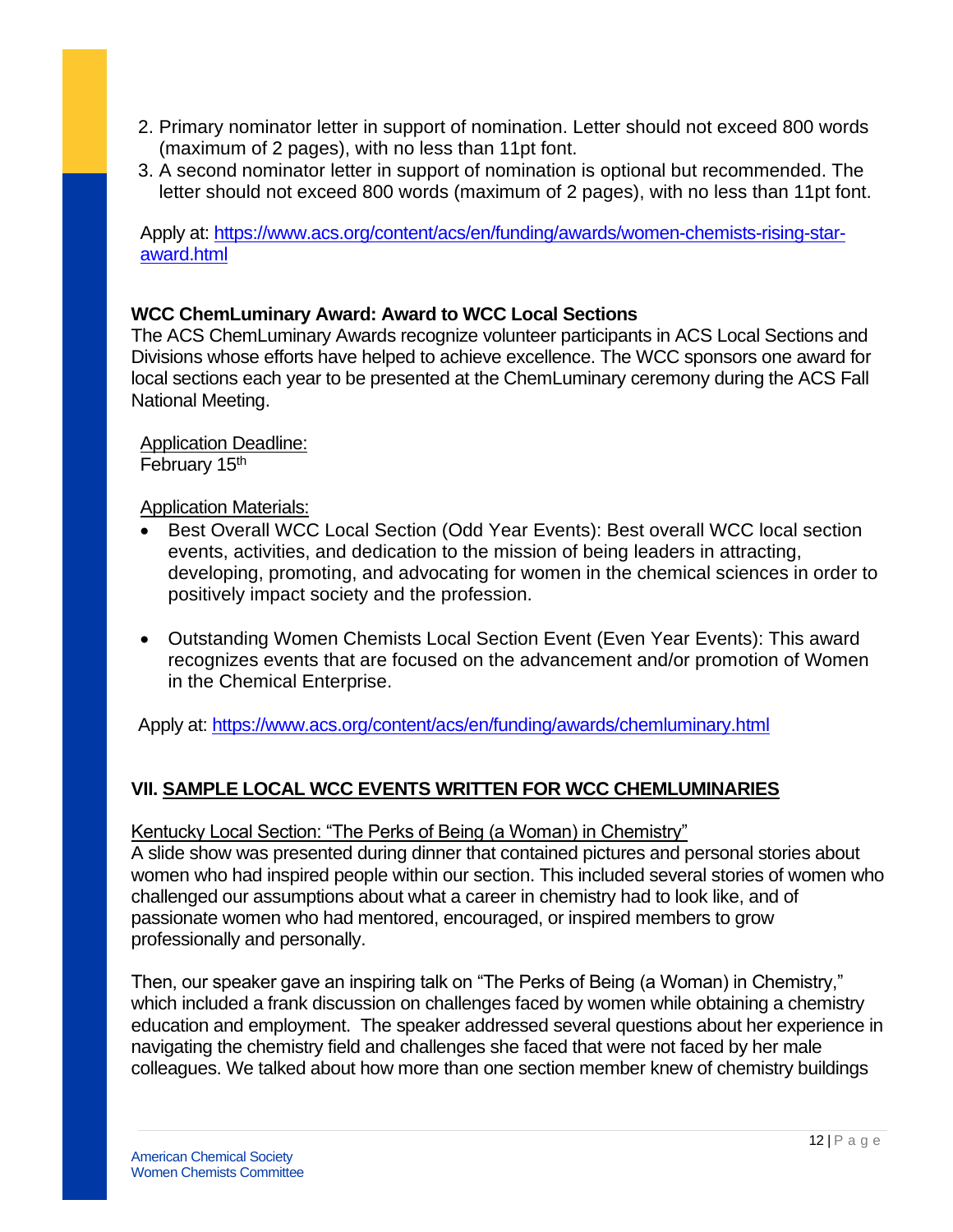that did not even have female rest rooms in the original design and how we must be advocates for women, addressing the reasons why we do not have as many active females in our section.

We sponsor Science Centers for the children who attend the local section meetings. The Science Center runs concurrently with the speaker presentation; they allow section members to attend and participate in the meeting while the children are engaged in a supervised sciencethemed activity center. The Science Center theme for this meeting was "Women in Science and the Nobel Prize." It taught the children about Marie Curie, Dorothy Hodgkin, and Rosalind Franklin through hands-on activities, demonstrations, and stories. We wanted to envelop our children in a mindset from an early age that women can be anything they want to be. Seven children aged two to seven, from four different families within our section attended; this was a fantastic turn-out for our small size.

We publicized the event in our monthly newsletter and Science Center flier that are mailed to all section members and posted within our departments. Further, as we wanted to promote the recognition and contribution of women in science, we encouraged our university students to attend; 25% of the adults in attendance were student members.

#### Nashville Local Section: Expanding Your Horizons Conference

For 19 years, the Nashville LS has supported the MTSU Expanding Your Horizons (EYH) Conference. We provide "scholarships" for inner city girls and their teachers to attend EYH. Opening words of encouragement were given by our chair-elect, Jennifer McKenzie. This year, visiting scholars from China hosted the Glitter Girls (cosmetics chemistry) workshops. Another favorite workshop was Become a PI, on the analysis of drugs. Undergraduate and grad students served as role models to more than 300 girls.

For 19 years, the Nashville Local Section WCC has offered events and activities and has clearly shown dedication to the mission of attracting, developing, promoting and advocating for girls and women in the chemical sciences. It is our (LS-WCC) mission to positively impact society and the profession by showing all EYH girls that they can have a successful and satisfying career in the chemical sciences. EYH is the signature program of the Nashville LC WCC. (See EYH event description below.) Today there are 5 other EYH sites in Tennessee. In addition to EYH, we host an annual Woman in Chemistry Invited Lecture, professional development on role models and mentoring for teachers, parents, and other community leaders. We also provide inner city girls with hands-on STEM activities through our Green Girls program. Middle school girls learn how to keep a science notebook as they participate in various Green energy activities. The Nashville LS WCC events definitely relate to the award theme. We (LS-WCC) also co-sponsors DigiGirlz with community partners Nissan and Microsoft and Girl Day with the MTSU engineering department.

Pittsburgh Local Section: National Chemistry Week event at Ronald McDonald House The Section's NCW program was expanded in 2015 to include a new "first time" event on October 31st at the Ronald McDonald House in Pittsburgh. The 2-hour event was organized by members of the WCC and included 12 volunteers from the WCC, Section Officers, and students from the University of Pittsburgh ACS Student Affiliate organization. The event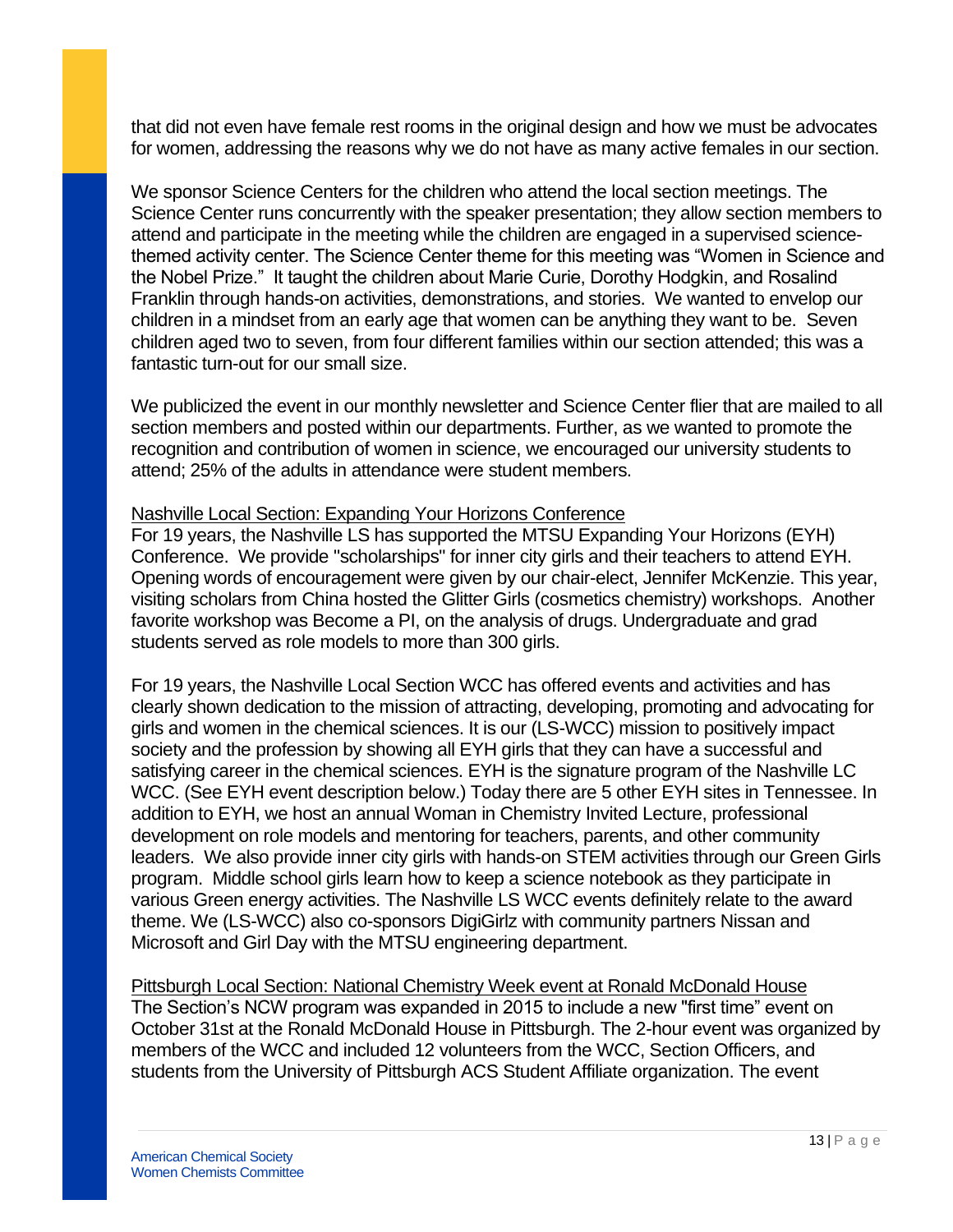featured seven (7) stations of hands-on experiments/activities/demonstrations and served approximately a dozen families who were staying at the facility.

In 2015 our list of sponsored events included:

- A Careers in Chemistry Symposium (highlighting panels of women in various positions and stages of their careers in both industry and academia, geared towards high-school and undergraduate students);
- A Couture, Cosmetics, and Chemistry Workshop (geared towards 7-10th grade students and also provided for Girl Scouts to earn their Science of Style badge);
- A STEM-ulate Success Science Showcase (poster session for high school students to begin to learn the art of scientific presentations and undergraduates to learn more evaluative skills by serving as judges);
- a Scientific Presentation Skills Workshop and Scientific Writing Skills Workshop (geared towards upper-level undergraduates and early career graduate students, but also attended by those who have already completed their education);
- a Proposal Writing Seminar (geared towards graduate students applying for NSF fellowships); a Self-Defense Workshop (focused on the special challenges faced by women who encounter physical aggression);
- a Professional Development Workshop for Undergraduates (focused on preparing undergraduates for entrance into the job market or applying to graduate programs);
- participation in NCW (to support established programs within the section); Networking Dinner (featuring a talk by Ayana Ledford regarding gender related issues encountered in negotiations);
- endowing local WCC awards (to provide recognition of those who encouraging women in science and for personal scientific achievement);
- NCW Event at Ronald McDonald House at Children's Hospital (featuring stations of hands-on activities that served families who were staying at the facility and due to medical reasons were not able to attend the Section's annual two-day event at the Carnegie Science Center held the previous weekend); and
- organization and delivery of 300 filled stockings to veterans at a local VA hospital (to increase our exposure to and give back to our community at large).

East Central Illinois Local Section: "Bonding with Chemistry: A Day for Girls" Day Camp Each year, the East Central Illinois WCC at the University of Illinois at Urbana-Champaign organizes a day camp, "Bonding with Chemistry: A Day for Girls". Since its inception in 2008, this camp has invited middle school girls from the area and around the state to participate in a full day of chemistry related activities led by graduate students at the university. The day camp has consistently been a great success for our organization with full attendance of 90 girls over two weekends. We often have campers who have enjoyed themselves so much they return for multiple years, which encourages the graduate student volunteers and organizers to keep the experience exciting and new.

Overall, the central goals of the camp are to expose the students to a more realistic and exciting view of chemistry as well as nurture a deeper interest in a field to which they may not have otherwise had much exposure or interest. Students participate in rotating stations, each with a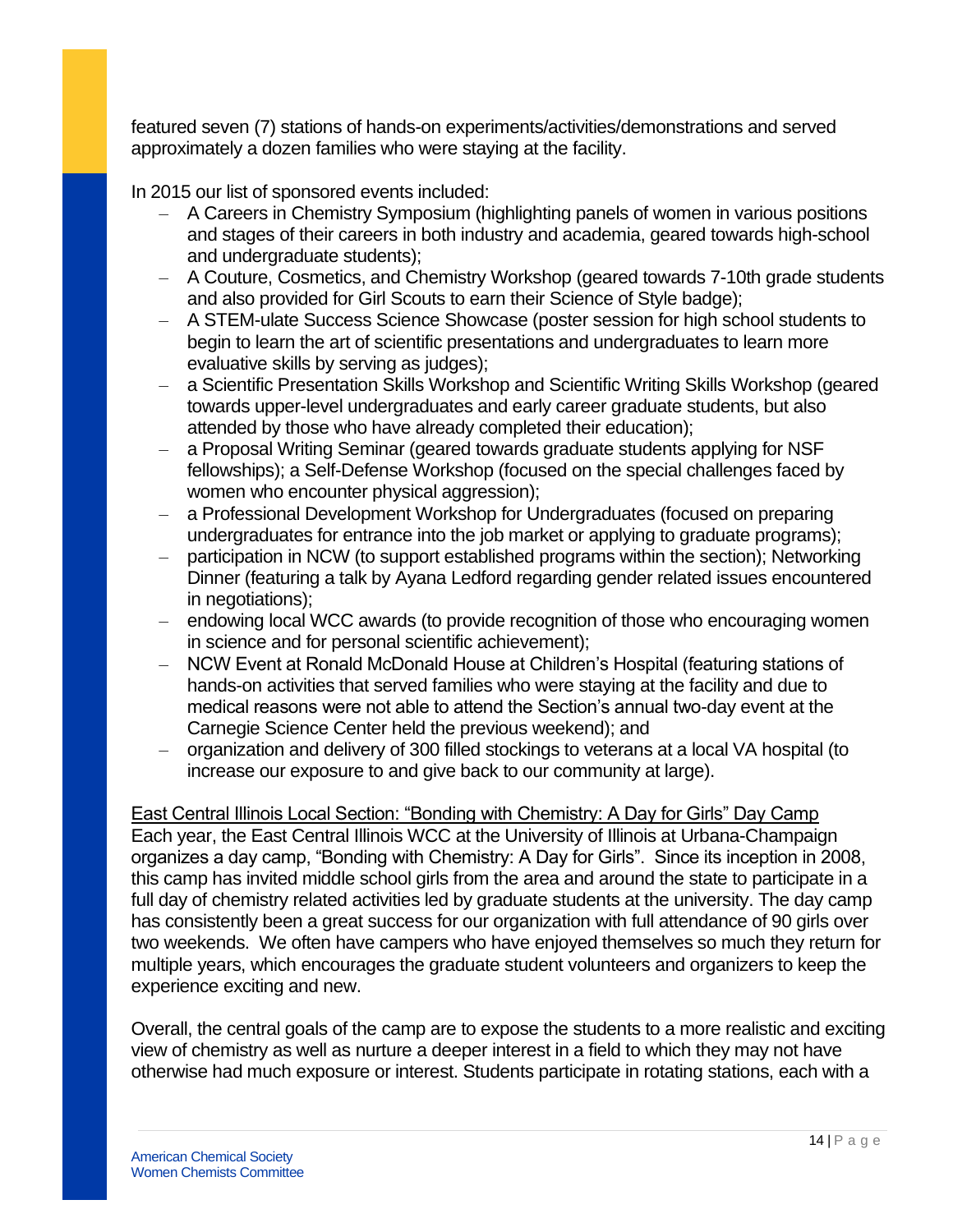unique theme related to natural phenomena and chemical principles. We also aim to extend the experience beyond the day with take-home items, projects, and a lab notebook of all the day's activities. A favorite event of the campers has been t-shirt chromatography in which they tie-dye shirts while learning the principles of liquid chromatography. Furthermore, in an effort to serve the entire community, all of these activities and additional outreach is at no cost to the student.

In our last year alone, we had 90 girls attend camp, nearly 50 graduate student volunteers, and two central organizers from our executive board. These statistics are a snapshot of the annual involvement and project our impact to have reached hundreds of middle school girls (some of which are now well into college!) and graduate students.

## **VIII. AWARD DEADLINES**

| <b>WCC National Award</b>          | <b>Deadline</b>           |
|------------------------------------|---------------------------|
| <b>WCC ChemLuminary Award</b>      | February 15 <sup>th</sup> |
| <b>Overcoming Challenges Award</b> | April 1 <sup>st</sup>     |
| Priscilla Carney Jones Scholarship | May 1 <sup>st</sup>       |
| <b>WCC Rising Star Award</b>       | June 15 <sup>th</sup>     |
| <b>Merck Research Award</b>        | December 1 <sup>st</sup>  |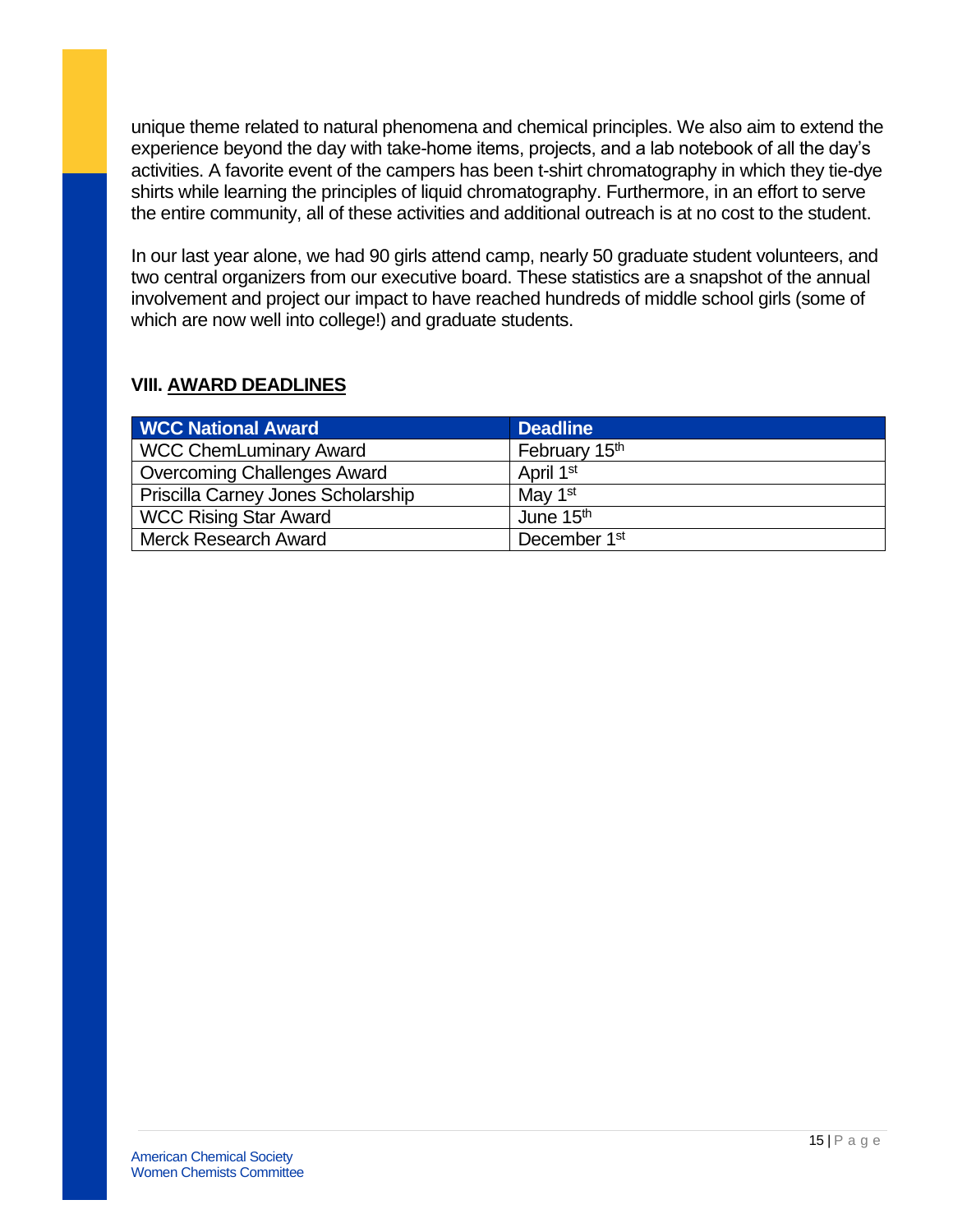# **IX. NATIONAL WCC EVENTS** (Schedule Subject to Change)

| <b>WCC National Event</b>                                                                                          | <b>Date</b>                                                                                                               |
|--------------------------------------------------------------------------------------------------------------------|---------------------------------------------------------------------------------------------------------------------------|
|                                                                                                                    |                                                                                                                           |
| ACS Webinar: WCC co-sponsored webinar<br>discussing self-awareness with a focus on<br>advancement in the workplace | <b>ACS Webinar Series</b><br>March 8 <sup>th</sup> 2-3 pm EST<br>https://www.acs.org/content/acs/en/acs-<br>webinars.html |
| <b>WCC Breakfast Networking Event</b>                                                                              | <b>ACS Spring National Meeting</b><br>March 21, 2022: 7:30-9 am PST                                                       |
| ACS Award for Encouraging Women Into<br>Careers in the Chemical Sciences in honor of<br>Mindy Levine               | <b>ACS Spring National Meeting</b><br>March 21, 2022: 8-11:45 am PST                                                      |
| Advances in ADVANCE                                                                                                | <b>ACS Spring National Meeting</b><br>March 21, 2022: 2-6 pm PST                                                          |
| <b>WCC Rising Stars Symposium</b>                                                                                  | <b>ACS Spring National Meeting</b><br>March 22, 2022: 8-11:30 am PST                                                      |
| Eli Lilly Travel Award Poster Session                                                                              | <b>ACS Spring National Meeting</b><br>March 22, 2022: 11am-12 pm PST                                                      |
| <b>WCC Luncheon</b>                                                                                                | <b>ACS Spring National Meeting</b><br>March 22, 2022                                                                      |
| "Just Cocktails" WCC Open Reception                                                                                | <b>ACS Spring National Meeting</b><br>March 22, 2022                                                                      |
| Celebrating 10 Years of the Rising Star Award                                                                      | <b>ACS Fall National Meeting</b>                                                                                          |
| Celebrating 95 Years of the WCC (Women<br><b>Chemists Committee)</b>                                               | <b>ACS Fall National Meeting</b>                                                                                          |
| Past WCC Award Winners in Organic &<br><b>Medicinal Chemistry</b>                                                  | <b>ACS Fall National Meeting</b>                                                                                          |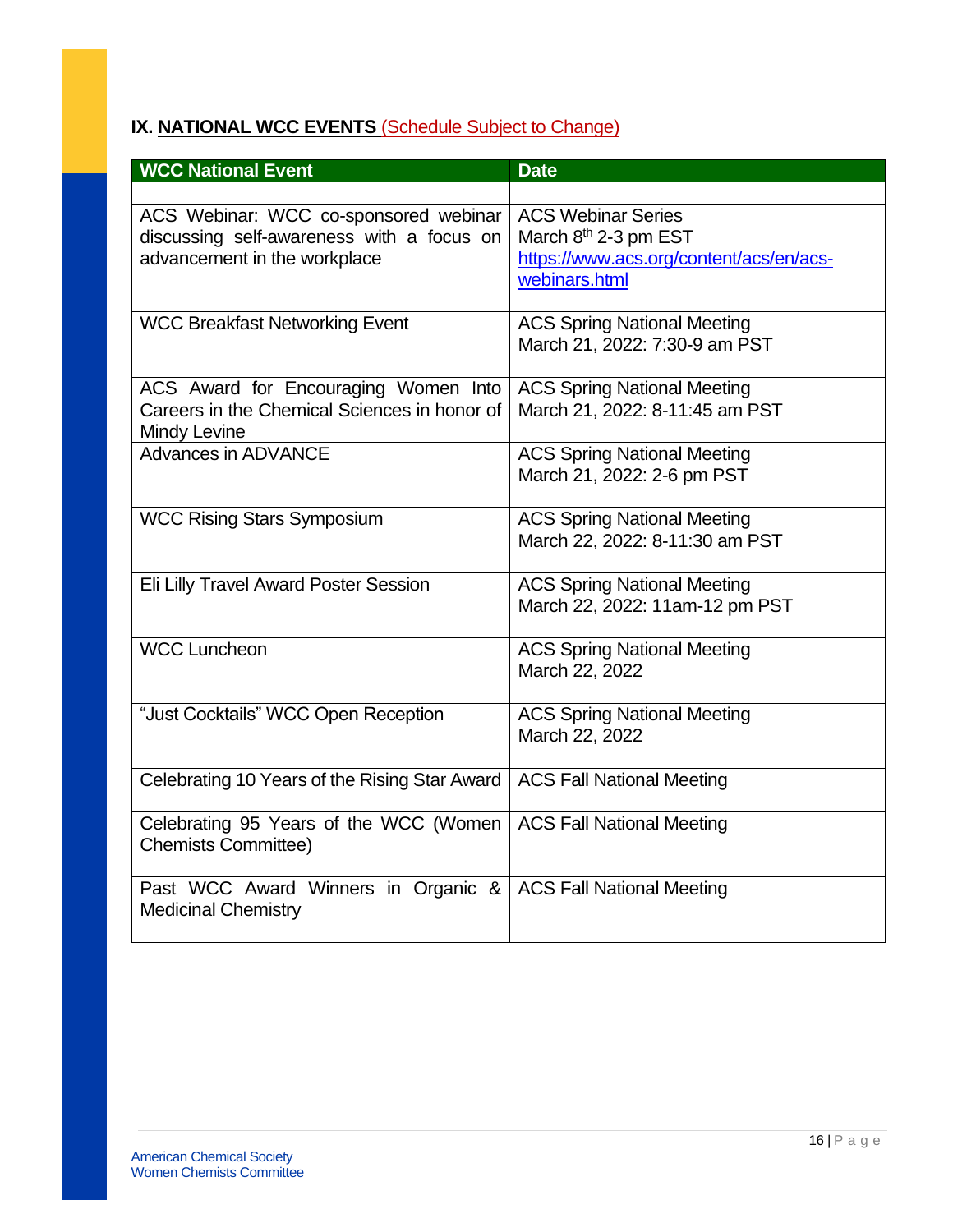## **X. 2022 REGIONAL MEETING SCHEDULE**

Contact regional meeting organizers near your location to see how your local section WCC can participate in the regional meeting.

## **Middle Atlantic Regional Meeting (MARM)**

Host Local Sections: Trenton Meeting Venue: The College of Jersey Location: Ewing, NJ Dates: June 1 – 4, 2022 General Chair: Benny Chan [chan@tcnj.edu](mailto:chan@tcnj.edu) Program Co-Chair: Joseph Baker [bakerj@tcnj.edu](mailto:bakerj@tcnj.edu) Program Co-Chair: Matt Crowe [Matthew.crowe@ingredion.com](mailto:Matthew.crowe@ingredion.com) 

## **Northeast Regional Meeting (NERM)**

Host Local Section: Rochester Meeting Venue: Hyatt Regency Rochester Location: Rochester, NY Dates: October 2 – 5, 2022 General Chair: Mark Heitz [Mark.h@nerm2022.org](mailto:Mark.h@nerm2022.org) Program Chair: David McCamant [David.m@nerm2022.org](mailto:David.m@nerm2022.org)

## **Western Regional Meeting (WRM)**

Host Local Section: Southern Nevada Meeting Venue: Flamingo Hotel Location: Las Vegas, NV Date: October 19 – 22, 2022 General Chair: Rampur Viswanath [r.viswanath@yahoo.com](mailto:r.viswanath@yahoo.com) Program Chair: Pradip K. Bhowmik [pradip.bhowmik@unlv.edu](mailto:pradip.bhowmik@unlv.edu)

## **Central Regional Meeting (CERM)**

Host Local Section: Huron Valley Meeting Venue: Eastern Michigan University Meeting Location: Ypsilanti, OH Meeting Dates: June 7 – 10, 2022 General Co-Chair: Harriet Lindsay [hlindsay@emich.edu](mailto:hlindsay@emich.edu) General Co-Chair: Wade Tornquist [wtornquis@emich.edu](mailto:wtornquis@emich.edu)

## **Midwest Regional Meeting (MWRM)**

Host Local Section: Iowa Meeting Venue: Hotel TBD Location: Iowa City, IA Dates: October 19 – 21, 2022 General Chair: Tori Forbes [tori-forbes@uiowa.edu](mailto:tori-forbes@uiowa.edu) Program Chair: Renee Cole [Renee-cole@uiowa.edu](mailto:Renee-cole@uiowa.edu)

#### **Southeastern Regional Meeting (SERMACS)**

Host Local Sections: Puerto Rico Meeting Venue: Puerto Rico Convention **Center** Location: San Juan, PR Dates: October 19 – 22, 2022 General Chair: Ingrid Montes [Ingrid.montes2@upr.edu](mailto:Ingrid.montes2@upr.edu) Program Chair: Néstor Carballeira [nestor.carballeira1@upr.edu](mailto:nestor.carballeira1@upr.edu)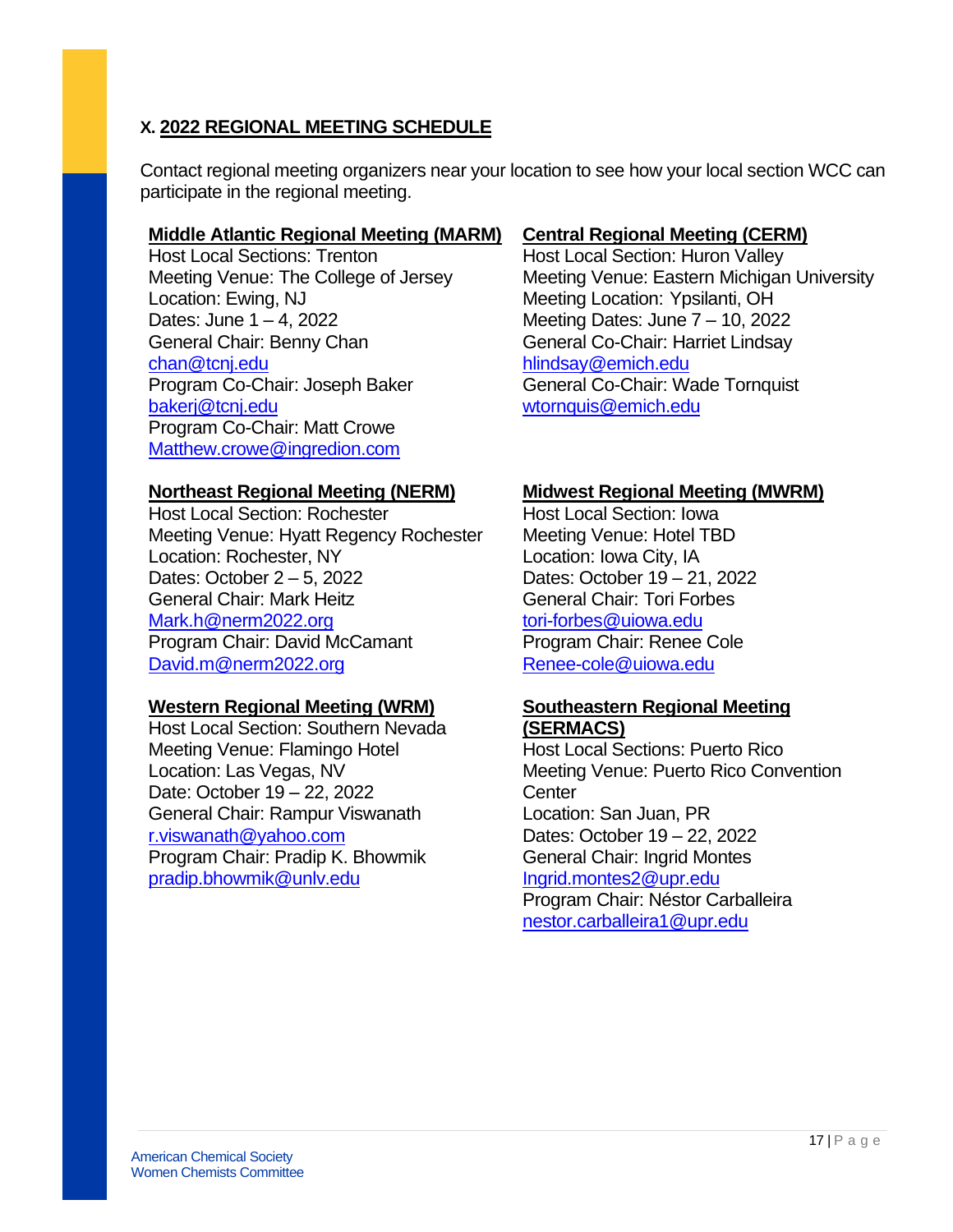## **Southwest Regional Meeting (SWRM)**

Host Local Section: Baton Rouge Meeting Venue: Hilton Baton Rouge Capitol **Center** Location: Baton Rouge, LA Dates: November  $6 - 9$ , 2022 General Chair: Daniel Varnado [daniel.varnado@albemarle.com](mailto:daniel.varnado@albemarle.com) Program Co-Chair: Rendy Kartika [rkartika@lsu.edu](mailto:rkartika@lsu.edu) Program Co-Chair: Daniel Kuroda [dkuroda@lsu.edu](mailto:dkuroda@lsu.edu)

## **XI. WCC STANDING RULES EXAMPLE – SEE BELOW**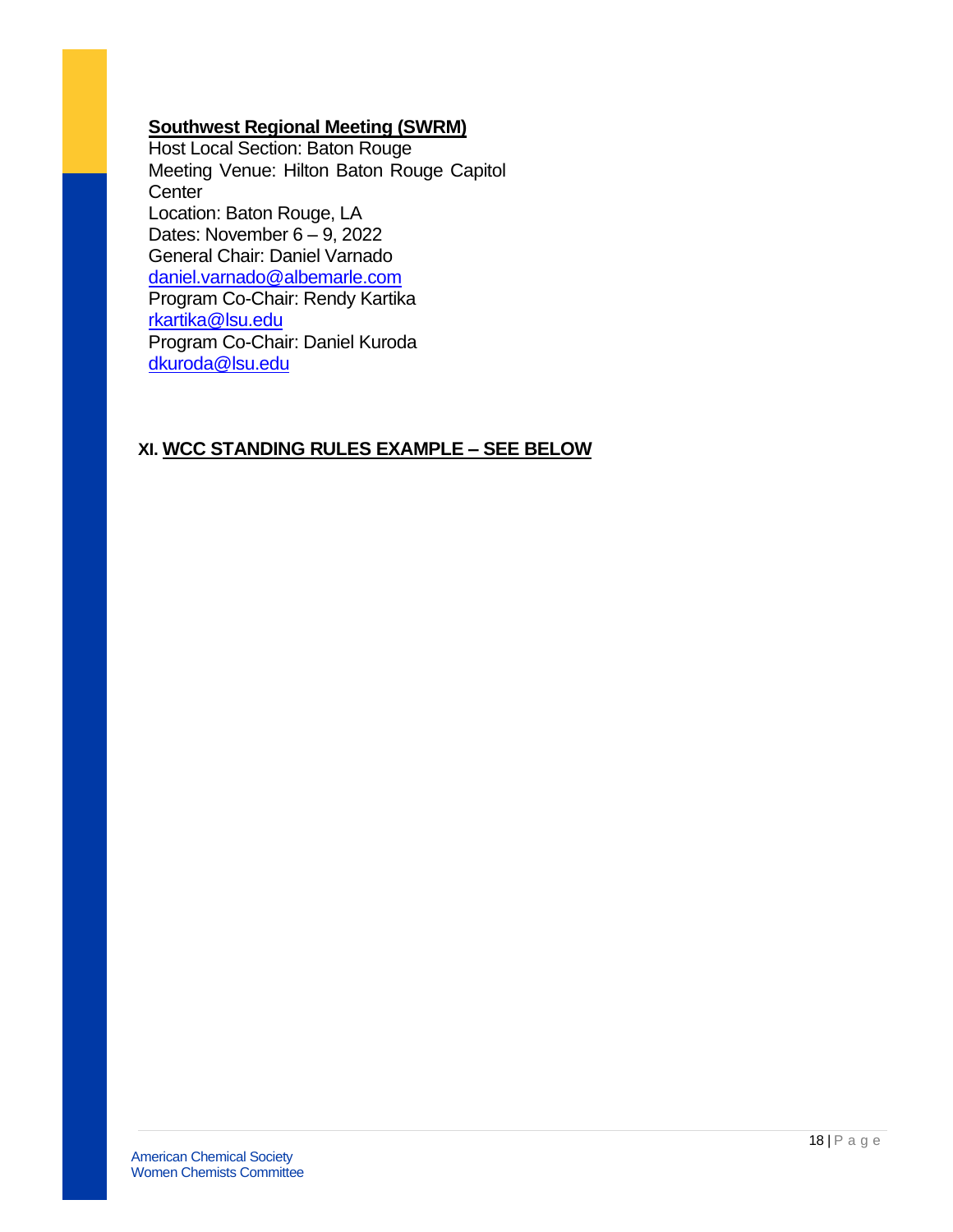## **ACS WCC Local Section – Sample Standing Rules**

**The following example can be used as a model to develop or revise the bylaws of your local WCC section. It can be modified to suit your specific local situation or circumstance.** 

Standing Rules of the **Exercise 20** (name of your local section) WCC local section.

#### **Article I. Name**

The name of this organization shall be the \_\_\_\_\_\_\_\_\_\_\_\_\_\_\_\_\_\_\_\_\_\_\_(name of your local section) WCC local section.

## **Article II. Objectives**

The objectives of this local WCC section shall be to increase engagement and retention of women chemists, advocate and educate within the Society on issues of importance to women chemists, enhance leadership and career development opportunities for women chemists, and highlight contributions of women chemists.

#### **Article III. Membership**

The membership of this organization shall be composed of the local section's Membership of the American Chemical Society. Those who are not an ACS member are welcome to attend events but may neither hold office nor have voting power.

#### **Article IV. Officers**

The officers shall be a President, a Vice-President, a Secretary, and a Treasurer, who shall constitute the Executive Committee. The officers shall be elected at the first meeting in (month) from nominees chosen by (nominations from the floor, a nominating committee, etc.). They shall take office in \_\_\_\_\_\_\_\_\_\_\_\_\_\_\_\_ (month) and shall hold office for one year or until their successors are

duly elected.

## **Article V. Duties of Officers**

Section 1. The duties of the officers shall be such as usually pertain to their respective offices and such other duties as may be assigned to them from time-to-time by the Executive Committee.